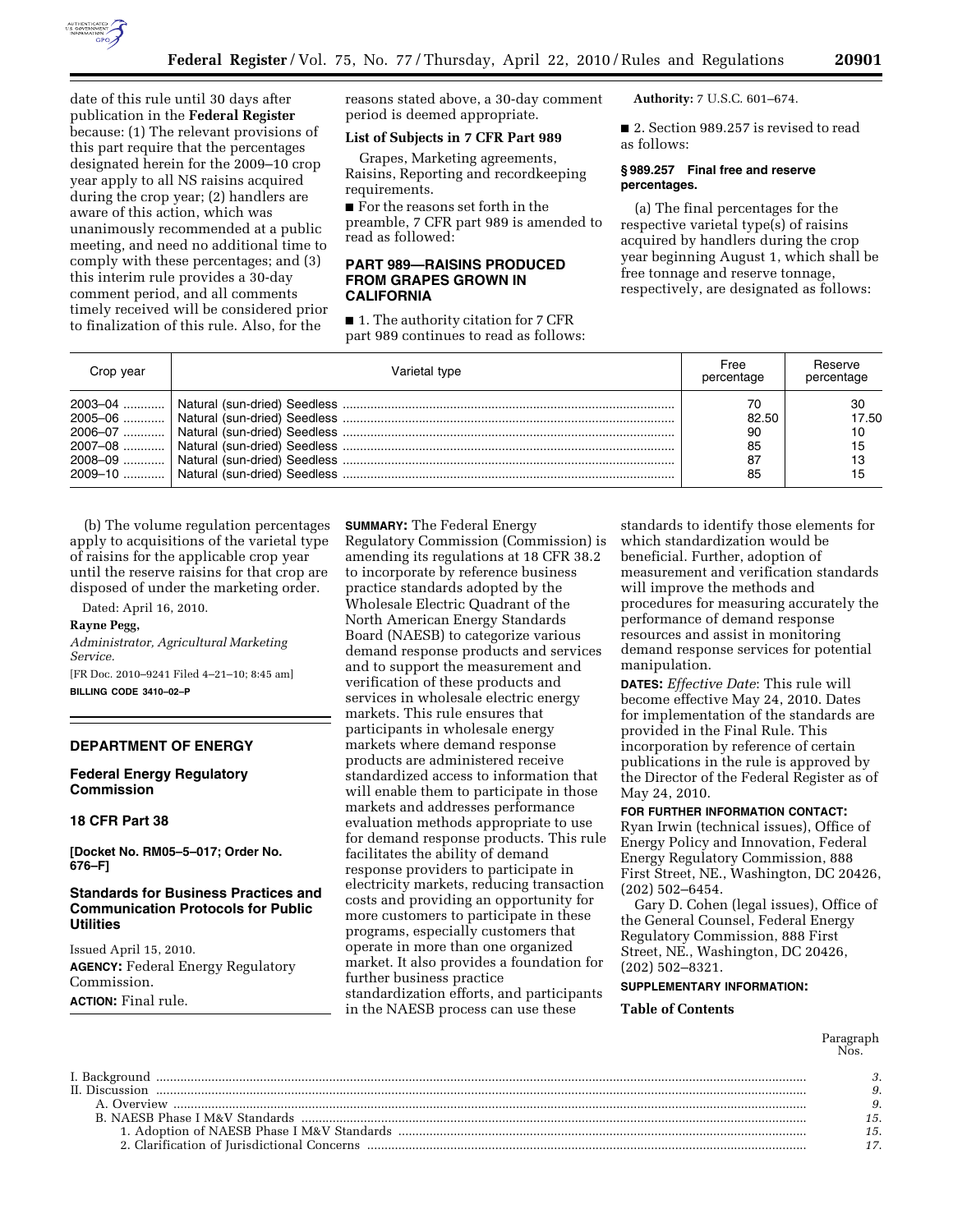| 24 |
|----|
| 24 |
| 29 |
| 35 |
| 38 |
|    |
|    |
|    |
|    |
| 54 |
| 55 |
| 58 |
| 61 |
|    |

| <i>Before Commissioners:</i> Jon Wellinghoff, |  |
|-----------------------------------------------|--|
| Chairman; Marc Spitzer, Philip D.             |  |
| Moeller, and John R. Norris.                  |  |

#### **Final Rule**

1. The Federal Energy Regulatory Commission (Commission) is amending its regulations at 18 CFR 38.2(a) (which establish standards for business practices and electronic communications for public utilities)1 to incorporate by reference business practice standards adopted by the Wholesale Electric Quadrant (WEQ) of the North American Energy Standards Board (NAESB) to categorize various demand response products and services and to support the measurement and verification of these products and services in wholesale electric energy markets. We also take this opportunity to update 18 CFR 38.2(b) to reflect NAESB's new address.

2. These standards identify operational information about demand response products that system operators need to make available to participants in markets where such products are offered and address performance evaluation methods appropriate to use for demand response products. They also facilitate the ability of demand response providers to participate in electricity markets, reducing transaction costs and providing an opportunity for more customers to participate in these programs, especially customers that operate in more than one organized market. In addition, these standards provide a foundation for further business practice standardization efforts, which participants in NAESB's WEQ process can use to identify those elements for which standardization would be beneficial. Further, adoption of measurement and verification standards will improve the methods and procedures for measuring accurately the performance of demand response resources and assist in monitoring

demand response services for potential manipulation.

#### **I. Background**

3. NAESB is a private consensus standards developer that divides its activities among four quadrants, each of which is composed of members from all segments of its respective industry.2 NAESB is an accredited standards organization under the auspices of the American National Standards Institute (ANSI). NAESB's procedures are designed to ensure that all industry members can have input into the development of a standard, whether or not they are members of NAESB, and each wholesale electric standard that NAESB's WEQ adopts is supported by a consensus of the seven industry segments: End Users, Distribution/Load Serving Entities, Transmission, Generation, Marketers/Brokers, Independent Grid Operators/Planners and Technology/Services. Under the WEQ process, for a standard to be approved, it must receive a supermajority vote of 67 percent of the members of the WEQ's Executive Committee with support from at least 40 percent of each of the seven industry segments.3 For final approval, 67 percent of the WEQ's general membership must ratify the standards.4 NAESB's standards are voluntary. However, the Commission has made compliance with these standards mandatory in those instances where it has incorporated such standards by reference into its regulations.

4. In 2006, the Commission adopted Order No. 676, a Final Rule that incorporated by reference business practice standards adopted by NAESB applicable to public utilities.<sup>5</sup> Since 2006, the NAESB consensus industry stakeholder process has reviewed the NAESB business practice standards for public utilities with a view to creating a more efficient marketplace and it has adopted revisions that, in a number of instances, the Commission has made mandatory by incorporating the standards by reference into the Commission's regulations.6

5. NAESB began work on the development of business practice standards pertaining to the measurement and verification of demand response products and services in July 2007, when the NAESB WEQ Demand Side Management—Energy Efficiency (DSM) subcommittee began work on this issue. This effort led to the adoption and ratification by NAESB of measurement and verification standards early in 2009. Key to obtaining consensus on the initial set of standards was the agreement to proceed with further work on more detailed technical standards for the measurement and verification of demand response resources.

6. On April 17, 2009, NAESB filed a report informing the Commission that it had adopted an initial set of business practice standards to categorize various demand response products and services and to support the measurement and verification of these products and services in wholesale electric energy markets. The NAESB report recognized

<sup>1</sup> 18 CFR 38.2(a).

<sup>2</sup>The four quadrants are the wholesale and retail electric quadrants and the wholesale and retail natural gas quadrants.

<sup>3</sup>Under NAESB's procedures, interested persons may attend and participate in NAESB committee meetings, and phone conferences, even if they are not NAESB members.

<sup>4</sup>*See Standards for Business Practices and Communication Protocols for Public Utilities,* Order No. 676, FERC Stats. & Regs. ¶ 31,216, n.5 (2006), *reh'g denied,* Order No. 676–A, 116 FERC ¶ 61,255 (2006).

<sup>5</sup> *Id.* 

<sup>6</sup>*Standards for Business Practices and Communication Protocols for Public Utilities,* Order No. 676–E, *Final Rule,* 74 FR 63288 (Dec. 3, 2009), FERC Stats. & Regs. ¶ 31,299 (2009), Order No. 676– D, *order granting clarification and denying reh'g,*  124 FERC ¶ 61,317 (2008), Order No. 676–C, *Final Rule,* FERC Stats. & Regs. ¶ 31,274 (2008), Order No. 676–B, *Final Rule,* FERC Stats. & Regs. ¶ 31,246 (2007).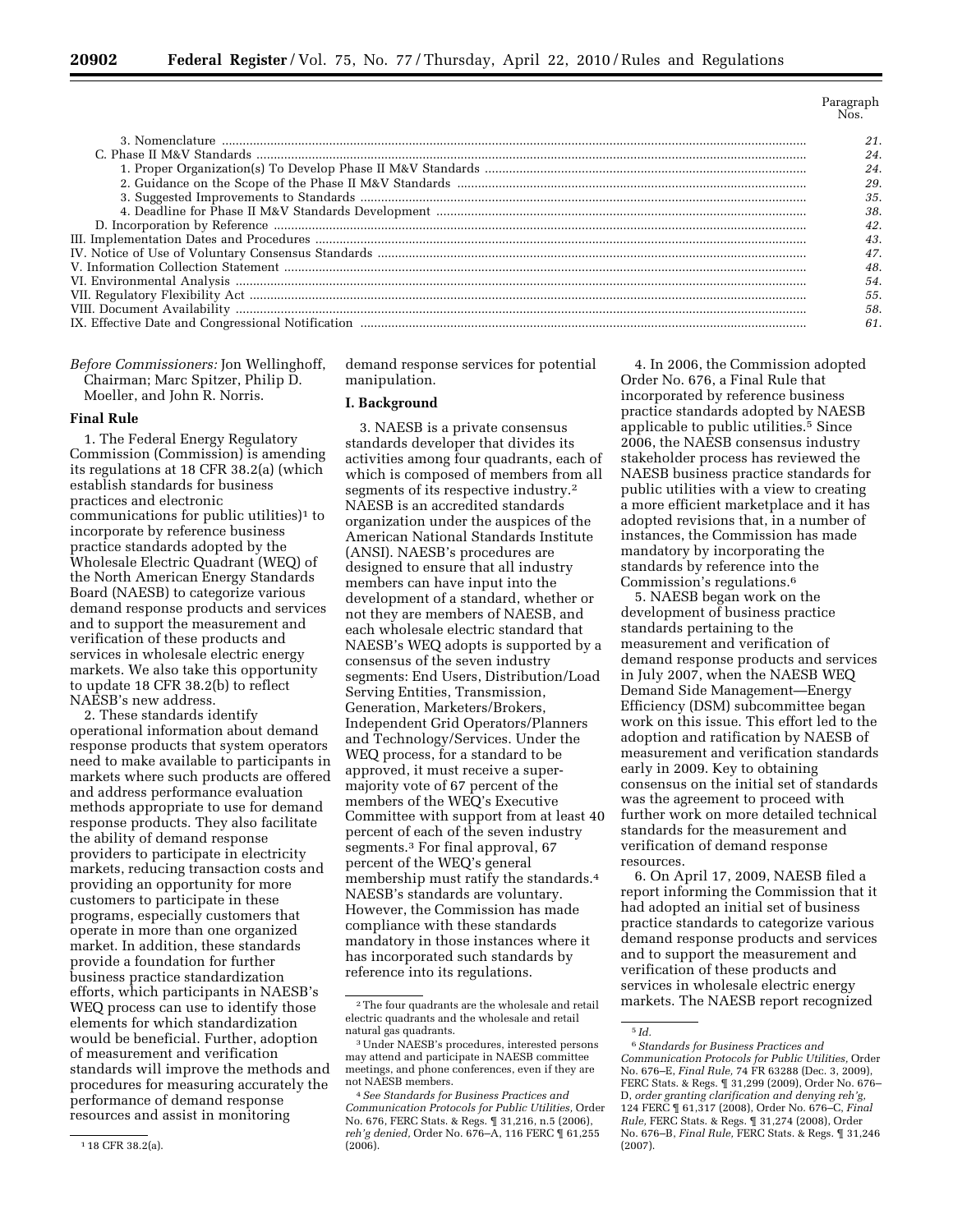that these standards would need to be followed by the development of more detailed technical standards for the measurement and verification of demand response products and services in independent system operator/ regional transmission organization (ISO/ RTO) footprint areas.

7. After a review of NAESB's April 2009 Report, the Commission issued a notice of proposed rulemaking on September 17, 2009 that proposed to amend the Commission's regulations at 18 CFR 38.2 to incorporate by reference the consensus standards adopted by NAESB's WEQ on March 16, 2009 (NAESB Phase I M&V Standards).7 NAESB has initiated specific plans to improve and adopt additional technical standards (Phase II M&V Standards).8 In the Phase I M&V NOPR, the Commission specifically requested comments on whether the Commission should establish a deadline for the development of these remaining critical

8 Item 4a of NAESB's 2010 Annual Plan calls for the WEQ to review the NAESB Business Practices for Measurement and Verification of Wholesale Electricity Demand Response (WEQ–015) in conjunction with the Demand Response Matrix developed by the ISO/RTO Council and to identify business practice requirements that could be improved or made clearer through the addition of specific technical detail. The ISO/RTO Council's 2009 ''North American Wholesale Electricity Demand Response Program Comparison'' may be viewed at the ISO/RTO Council's Web site at *http://www.isorto.org.* The Annual Plan provides that wholesale and retail demand response work groups and the Smart Grid task force should actively and timely communicate and coordinate work products to ensure consistency among the three work groups. The Annual Plan further provides that each work group should take into account the work products developed by the other groups.

Item 4b of NAESB's 2010 Annual Plan calls for the WEQ, using the ISO/RTO Council's matrix as a starting point, to review each performance evaluation type/service type combination identified in WEQ–015 to assess and determine what standards or guidelines, if any, should be developed to aid all participants in the use of measurement and verification methods for demand response programs in organized wholesale electric markets. If the determination is made that standards or guidelines will be developed, those items will be added as sub-items to 4(b).

Item 4c of NAESB's 2010 Annual Plan calls for the WEQ to develop a glossary of terms used in demand response business practice standards.

Item 4d of NAESB's 2010 Annual Plan calls for the WEQ to develop business practice standards to measure and verify energy reductions that are made to comply with a Renewable Portfolio Standard that includes energy efficiency or a stand-alone Energy Efficiency Portfolio Standard as part of an overall effort to measure and verify reductions in energy and demand from energy efficiency in wholesale and retail markets.

standards and, if so, what that deadline should be.

8. In response to the Phase I M&V NOPR, comments were filed by 19 entities.9

#### **II. Discussion**

### *A. Overview*

9. In this Final Rule, the Commission is revising its regulations at 18 CFR 38.2 to incorporate by reference the NAESB Phase I M&V Standards. The new standards will facilitate development of standardized business practices for measuring and verifying demand resource products and services for the wholesale electric market. In addition, they will help create a framework for a more seamless electronic marketplace by providing consistent terms and definitions that can be used in electronic protocols across both the wholesale and retail electric markets. Further, adoption of measurement and verification standards will improve the methods and procedures for measuring accurately the performance of demand response resources and assist in monitoring demand response services for potential manipulation.

10. The NAESB Phase I M&V Standards were approved by the WEQ and ratified by the NAESB membership under NAESB's consensus procedures.10 As the Commission found in Order No. 587,11 adoption of consensus standards is appropriate because the consensus process helps ensure the reasonableness of the standards by requiring that the standards draw support from a broad spectrum of industry participants representing all segments of the industry. Moreover, since the industry itself has to conduct business under these standards, the Commission's regulations should reflect those standards that have the widest possible support. In section 12(d) of the National Technology Transfer and Advancement Act of 1995 (NTT&AA), Congress affirmatively requires federal agencies to use technical standards developed by voluntary consensus standards organizations, like NAESB, as a means to carry out policy objectives or

activities determined by the agencies unless use of such standards would be inconsistent with applicable law or otherwise impractical.12

11. The specific NAESB standards that we are incorporating by reference in this Final Rule are business practices for Measurement and Verification of Wholesale Electricity Demand Response. The standards have three sections; the first section (Introduction and Definition of Terms) contains an overview of the standards and definitions, the second section (Standards 015–1.0 through 015–1.15) contains standards on Provision of Wholesale Electric Demand Response Energy, Capacity, Reserve and Regulation Products, and the third section (Standards 015–1.16 through 015–1.30) contains standards on the five performance evaluation methodologies: (1) Maximum Base Load; (2) Meter Before/Meter After; (3) Baseline Type-I (Interval Meter); (4) Baseline Type-II (Non-Interval Meter); and (5) Metering Generator Output.

12. The NAESB Phase I M&V Standards also provide a foundation for further business practice standardization efforts, and participants in the WEQ process can use these standards to identify those elements for which standardization would be beneficial. We believe that development of the Phase II M&V Standards to which NAESB has committed will help improve the methods and procedures for measuring accurately the performance of demand responders. Such standards also will facilitate the ability of demand response providers to participate in electricity markets, in particular customers and aggregators that may participate in multiple markets. Standards for measuring and verifying demand response can help these customers reduce the transaction costs of participating in these markets.

13. Because of the importance of moving forward on the development and adoption of the Phase II M&V Standards, we urge NAESB to complete its development of these standards within one year, as discussed below. If NAESB is unable to meet this goal, we request that it file with the Commission within one year, a report of the progress it has made, as well as the areas in which consensus has not been reached.

14. We address below the issues raised by the commenters.

<sup>7</sup>*Standards for Business Practices and Communication Protocols for Public Utilities,*  Notice of Proposed Rulemaking, 74 FR 48173 (Sep. 22, 2009), FERC Stats. & Regs. ¶ 32,646 (2009) (Phase I M&V NOPR).

<sup>9</sup>The entities that filed comments and the abbreviations used in this Final Rule to identify these entities are listed in Appendix A.

<sup>10</sup>This process first requires a super-majority vote of 67 percent of the members of the WEQ's Executive Committee with support from at least 40 percent of each of the seven industry segments, which are enumerated in P 3, *supra*. For final approval, 67 percent of the WEQ's general membership voting must ratify the standards.

<sup>11</sup>*Standards for Business Practices of Interstate Natural Gas Pipelines,* Order No. 587, 61 FR 39053 (July 26, 1996), FERC Stats. & Regs., ¶ 31,038  $(1996)$ .

<sup>12</sup>Pub. L. 104–113, § 12(d), 110 Stat. 775 (1996), 15 U.S.C. § 272 note (1997). This requirement is further discussed at P 48, *infra.*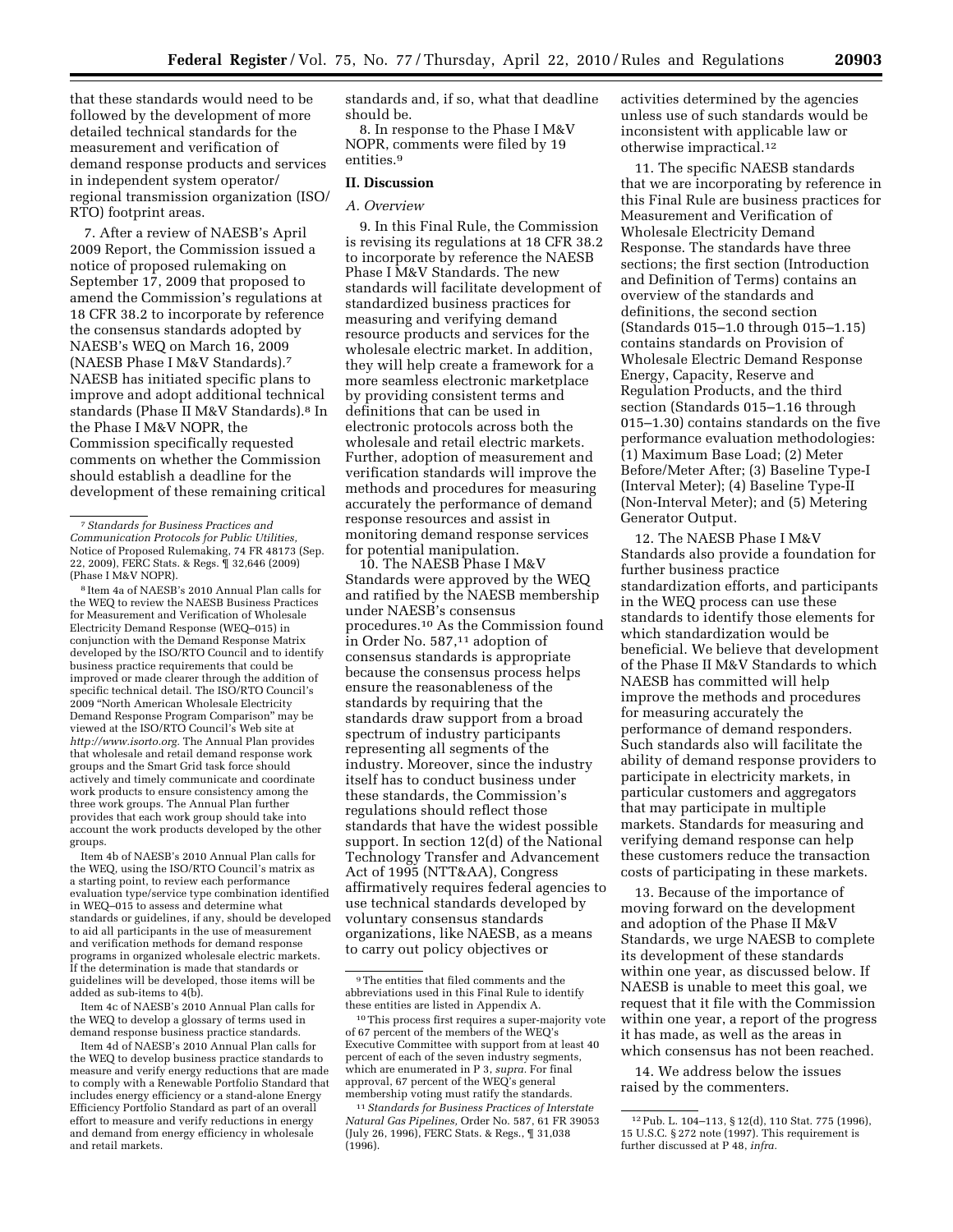### *B. NAESB Phase I M&V Standards*

# 1. Adoption of NAESB Phase I M&V Standards

# a. Comments

15. Nearly all the commenters support the proposal to incorporate the NAESB Phase I M&V Standards by reference. California Commission, Comverge, EEI, EnerNOC, EPSA, Indiana Commission, ISO/RTO Council, NARUC, NRECA, Public Interest Orgs, SDG&E, TVA and Westar all express support for the proposal. For example, EnerNOC asserts the NAESB Phase I M&V Standards address a need within the industry to develop consistent measurement and verification (M&V) practices across the country. While NRECA and Indiana Commission raised concerns about the costs of obtaining NAESB standards, addressed below, they did not oppose the incorporation by reference of the NAESB Phase I M&V Standards.

# b. Commission Determination

16. The Commission is revising its regulations at 18 CFR 38.2 to incorporate by reference the NAESB Phase I M&V Standards. The new standards define terms and definitions that can be used to facilitate communications and provide standards for measurement and verification methodologies for demand resources in wholesale electric markets.

## 2. Clarification of Jurisdictional Concerns

17. As we explained in the Phase I M&V NOPR, the NAESB Phase I M&V Standards will enhance transparency and consistency in the methodology used to measure and verify demand response products in wholesale markets administered by the ISOs and RTOs.13

### a. Comments

18. FirstEnergy, the California Commission and NARUC all caution that these standards are only applicable in the wholesale energy market and that the states have jurisdiction over retail demand response programs, meters and infrastructure.

19. FirstEnergy argues that the Commission's involvement in demand response activities must continue to acknowledge that the states have jurisdiction in retail markets. Similarly, NARUC states that the Commission should continue to work closely with the states to outline jurisdictional boundaries with respect to the standards being proposed in the NAESB process.

13Phase I M&V NOPR at P 10.

### b. Commission Determination

20. We agree with the commenters that the NAESB Phase I M&V Standards that we are incorporating by reference in this Final Rule are applicable to wholesale energy markets under the Commission's jurisdiction and nothing in this Final Rule is intended to interfere with the states' jurisdiction over retail demand response programs.

### 3. Nomenclature

21. The NAESB Phase I M&V Standards include 40 definitions. These definitions ''identify basic product categories, *i.e.,* energy service, capacity service, reserve service and regulation service. They identify the measurement and verification characteristics of demand response products and services offered in organized wholesale electricity markets, such as reduction deadlines, advance notification instructions, telemetry accuracy, and communication protocols.'' 14

# a. Comments

22. ELCON suggests in several instances that the definition included in the NAESB Phase I M&V Standards should be revised to add more specificity. For example, it would add further operating characteristics to the definitions of Normal Operations, Recovery Period and Demand Resource Availability Measurement.15 Additionally, ELCON suggests several edits and clarifications to these same terms and to the definition of Triggering Events and Telemetry.16 EPSA, likewise, asserts the standards in their current form do not provide enough detail to ensure demand response resources receive comparable treatment to those of other resources.<sup>17</sup>

# b. Commission Determination

23. We find the definitions included in the NAESB Phase I M&V Standards adequate for the purposes of Phase I and we will incorporate them by reference as proposed in the Phase I M&V NOPR. Also, as we noted above, item 4c of the WGQ 2010 Action Plan is devoted to the formulation of a glossary of demand response terminology. ELCON and EPSA may pursue their concerns about the need for greater specificity in the definition of demand response terms by continuing their participation in the NAESB process.

#### *C. Phase II M&V Standards*

1. Proper Organization(s) to Develop Phase II M&V Standards

### a. Comments

24. Nearly all the comments support NAESB as the proper organization to develop the Phase II M&V Standards.18 For example, ISO/RTO Council asserts the NAESB process has been an effective way to bring demand response organizations together to create the NAESB Phase I M&V Standards. Comverge commends the efforts of NAESB to develop this initial set of standards. EPSA also supports the NAESB process and notes the ANSIcertified consensus-based approach is an effective means to craft standards. Comverge expresses appreciation to NAESB for its efforts and is supportive of its efforts that ensure increased demand response participation.

25. By contrast, Duke is the sole commenter raising an objection to the continuing role of NAESB in developing the Phase II M&V Standards. Duke contends that the ISOs and RTOs are in a better position to develop these standards, due to regional differences.

#### b. Commission Determination

26. In our view, NAESB is best suited to develop these common Phase II M&V Standards. The NAESB DSM subcommittee has the membership and participation of demand response providers, ISOs, RTOs, public utilities and trade groups.

27. The continued cooperation and efforts of all these participants in the NAESB Phase II M&V Standards process will create an environment conducive to creating transparent and consistent standards for the measurement and verification of demand response resources offered into wholesale electricity markets. Furthermore, the efforts of a single group sponsored by NAESB will allow for more efficient participation in the standards development process and will help provide greater consistency than might be possible from the individual efforts sponsored by six separate regional organizations.

28. Improvement in measurement and verification standards will work to ensure that the performance of demand

<sup>14</sup> *Id.* at P 6.

<sup>15</sup>ELCON Comments at 4–7.

<sup>16</sup> *Id.* at 5.

<sup>17</sup>EPSA Comments at 4.

<sup>18</sup>*See* supporting comments on this subject by Comverge, Curtailment Specialists, EEI, EPSA, ISO/ RTO Council, NARUC and Westar. FirstEnergy also supports these efforts, although it cautions that we need to keep jurisdictional concerns in mind. *See*  discussion at P 18–19, *supra.* TVA also stresses the need for the proper coordination of efforts. *See* P 39, *infra.* The objections of Industrial Coalitions on its preference for the Commission developing all standards are discussed in P 42, *infra.*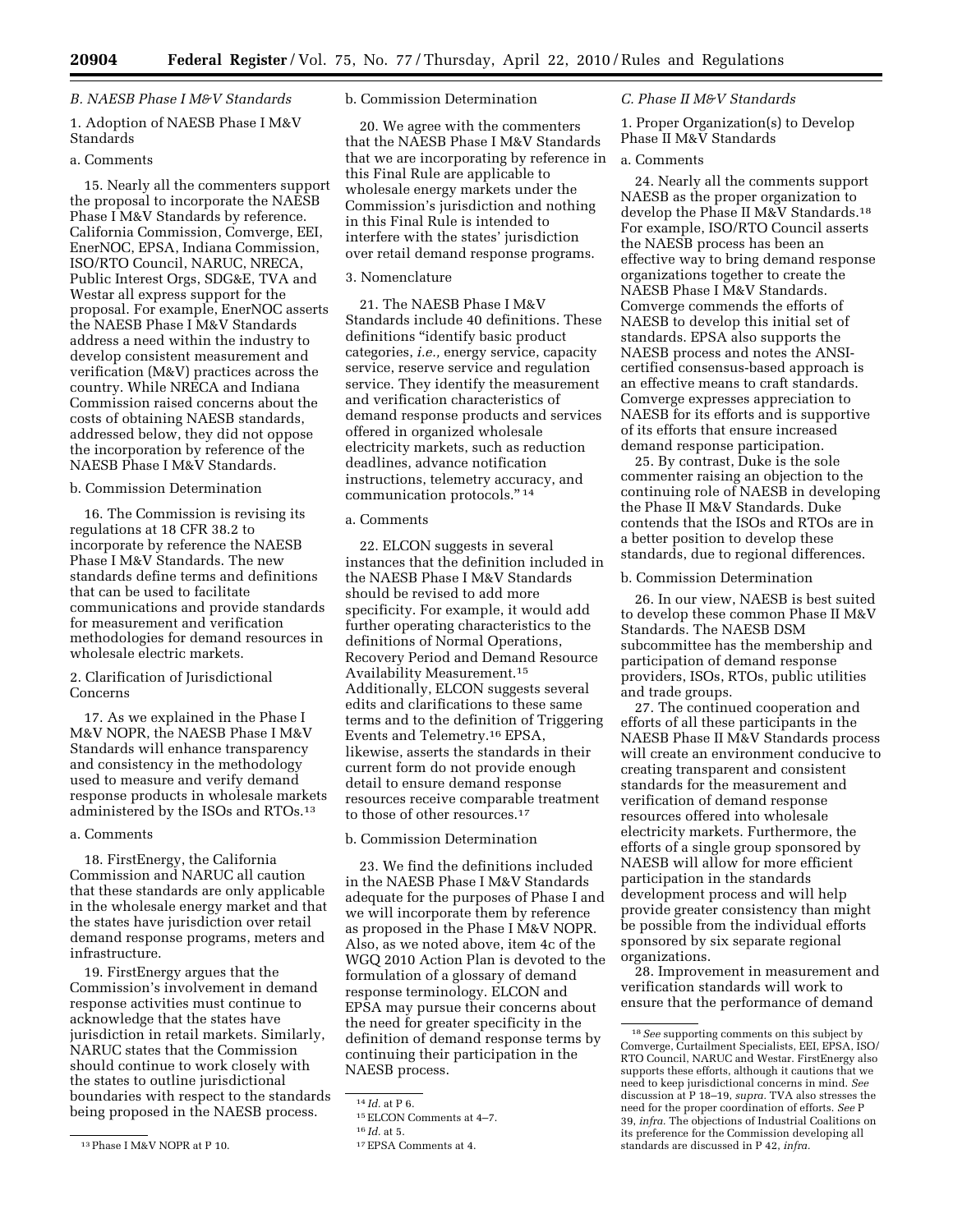response resources can be accurately quantified. Standardization of measurement and verification methods also will help to reduce costs for customers participating in multiple markets. Without consistent standards, customers and demand response providers that participate in more than one RTO or ISO would then have to incur the costs of developing different business processes to adapt to the differing RTO/ISO requirements, increasing the cost and complexity of their business. Furthermore, the Phase II M&V Standards should help achieve greater efficiency in the operation and evaluation of the performance of demand response products and services.

2. Guidance on the Scope of the Phase II M&V Standards

#### a. Comments

29. Many of the commenters find that NAESB's development of Phase II M&V Standards and the Commission's incorporation by reference of such standards will have the benefit of creating additional consistency and standardization across markets. These same commenters also noted the benefits to adoption of a common terminology for M&V methods. For example, Public Interest Orgs supports the standardization of M&V business rules and asserts that such standardization will increase participation, eliminate gaming opportunities and enable aggregators to overcome varying business practices. EPSA also finds benefit in the Commission acting to reduce needless and costly disparities among the ISOs and RTOs, but is concerned that the standards provide too much deference to ISO/RTO policies and that this will hinder efforts to standardize demand response rules. ELCON does not object to the role of NAESB in developing the Phase II M&V Standards, but finds that the process needs improvement in Phase II so that the concerns of demand response providers are given more consideration and the views of ISOs and RTOs are given less deference.19

30. SDG&E supports the adoption of standards that promote transparency and consistency across markets. SDG&E further states that adopting consistent standards across ISOs and RTOs could reduce barriers to demand response providers who operate in multiple markets. Industrial Coalitions states the standardization of demand response practices across power markets will improve their business objectives.20

Comverge supports Phase II M&V Standards that would simplify baseline approaches and expand the deployment of demand response. ISO/RTO Council notes approvingly that the use of common terminology has accelerated the development of retail standards as well as supported development of other demand response initiatives. TVA states that NAESB's Phase II M&V Standards efforts should concentrate on the measurement and verification of demand response.

31. Both Duke and FirstEnergy request guidance as to the content of the Phase II M&V Standards and what information is needed to facilitate and promote demand response in markets.

# b. Commission Determination

32. While NAESB's Phase I M&V Standards represent a good first step, additional substantive standards would appear beneficial in creating transparent and consistent measurement and verification of demand response products and services in wholesale electric markets. The measurement and verification standards needed to accomplish this goal should be a focus of NAESB's Phase II M&V Standards development efforts.

33. While the development of the Phase II M&V Standards should be an industry-driven consensus-seeking process, we agree with commenters that more detailed measurement and verification standards will reduce costs for customers and market participants, particularly those participating in multiple markets. As discussed earlier, demand response providers that participate in more than one RTO or ISO should not have to incur the costs of developing different business processes to adapt to the differing RTO/ISO requirements, increasing the cost and complexity of their business.

34. In response to Duke's and FirstEnergy's requests for additional guidance as to the content of the Phase II M&V Standards, we agree with NAESB's plan to start the process by reviewing the elements of the performance evaluation methods detailed in the ISO/RTO Council's demand response program matrix. While we do not expect NAESB to develop a single performance evaluation method, we reiterate that greater standardization of the performance evaluation methods will improve the accuracy of measuring and verifying demand response performance and may reduce costs. ELCON expresses concern that the views of RTOs and ISOs will be

given greater consideration than those of other participants in the NAESB process. As discussed earlier, the NAESB process requires consensus agreement from all seven segments of the industry and no segment, therefore, can dominate the development of a standard. We expect the participants in the NAESB process actively to consider and be open to proposals and concerns from any source and to try to reconcile differences so that the standards promote accurate measurement and verification of the performance of demand resources.

#### 3. Suggested Improvements to Standards

35. In the Phase I M&V NOPR, the Commission stated that these standards represent a starting place to develop a more comprehensive set of standards, with the development of more detailed technical standards for the measurement and verification of demand response resources, to take place in the Phase II M&V Standards development process.

36. A few of the commenters have raised some specific concerns that they would like addressed in the Phase II M&V Standards development process. For example, ELCON complains that the NAESB process gives too much weight to the views of ISOs and RTOs and argues that the standards place specific requirements on demand response providers while not spelling out the complementary obligations of system operators. ELCON would like this corrected in the Phase II M&V Standards process.21 Water Project stresses that the Phase II M&V Standards should be designed to accurately verify the performance of demand response resources according to the specific service they are providing. Curtailment Specialists suggests the DSM subcommittee concentrate its efforts on developing the five baseline types; Baseline Type-I and Type-II, Meter Before/Meter After, Maximum Base Load and Metering Generator Output.

# a. Commission Determination

37. As discussed above, the NAESB process provides for a reasonable balance of interests so that no one sector, RTOs or any other sector, can dominate the process. We agree that the process needs to consider the issues and views of the participants. We expect the NAESB process to develop Phase II M&V standards which incorporate the interests of all stakeholders in the process of developing consensus standards. In response to Curtailment Specialists, we expect Phase II will address issues related to baseline

<sup>19</sup>ELCON Comments at 3.

<sup>20</sup> Industrial Coalitions members include: Coalition of Midwest Transmission Customers;

NEPOOL Industrial Customer Coalition; and PJM Industrial Customer Coalition. 21 ELCON Comments at 3.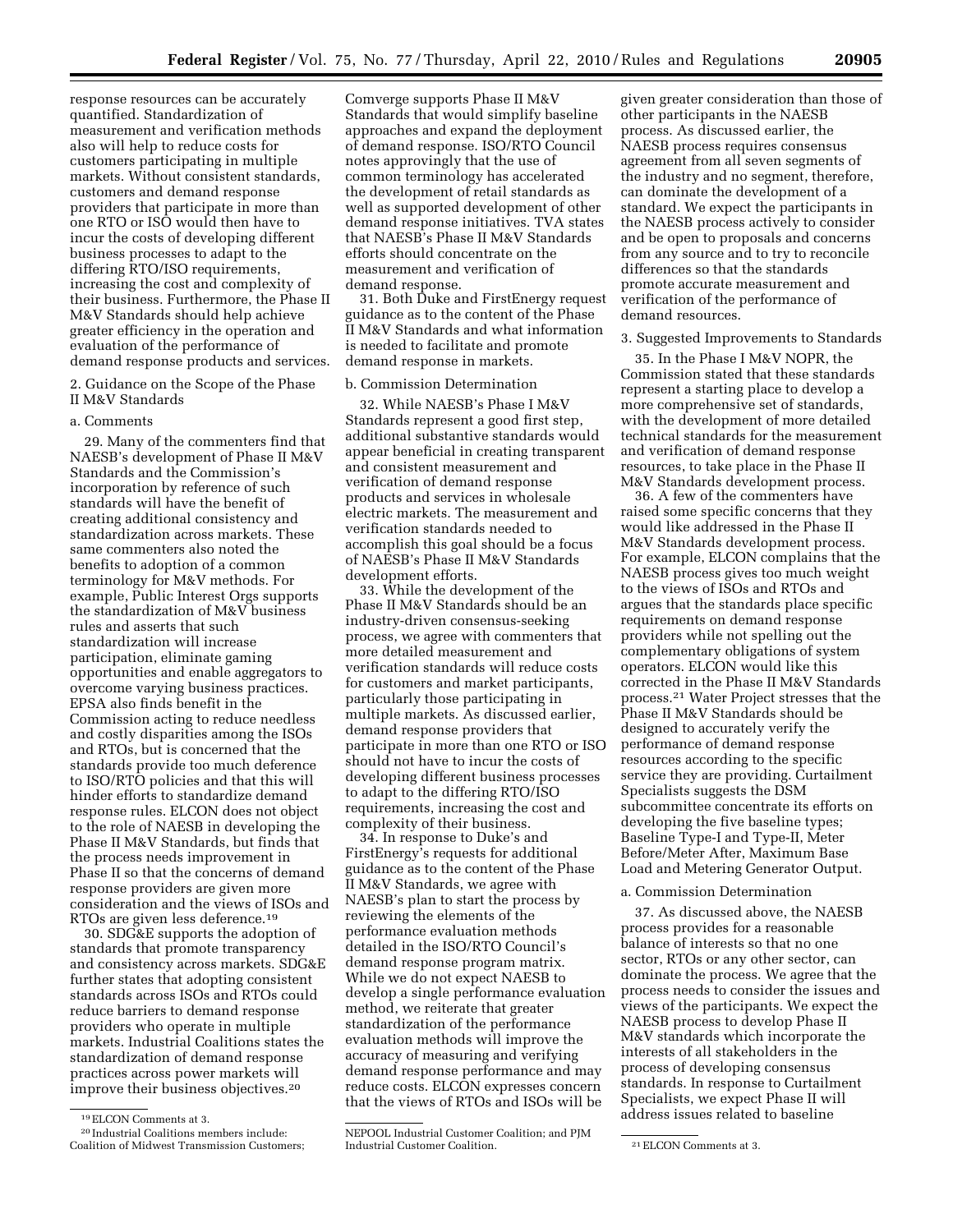development, but we do not believe that Phase II should be limited to baseline development issues alone.

### 4. Deadline for Phase II M&V Standards Development

38. In the Phase I M&V NOPR, the Commission invited comment on whether the Commission should establish a deadline to complete the Phase II M&V Standards. The comments we received were split on this issue.

#### a. Comments

39. ELCON strongly supports a deadline for the development of the Phase II M&V Standards.22 EPSA and TVA support a deadline that should take into consideration efforts underway at the North American Electric Reliability Corporation (NERC) and the National Institute for Standards and Technology (NIST) for both demand response and Smart Grid activities. Similarly, FirstEnergy recommends that the Commission coordinate its efforts with those of NERC, NIST and the Electric Power Research Institute. EPSA also supports prompt action and notes that NERC is in the process of developing demand response measurement standards through its Demand Response Availability Data System (DADS). EPSA expresses concern that a long delay in the Phase II M&V Standards development process may hinder NERC's demand response registration processes. Likewise, Comverge and EnerNOC also both support an aggressive deadline for the timely completion of the Phase II M&V Standards development process.

40. By contrast, ISO/RTO Council, FirstEnergy, EEI, SDG&E, NRECA and the Indiana Commission all oppose a deadline. They all argue that setting a deadline would be premature and contend that the NAESB process should be allowed to run its course. Many of these commenters, however, agree that, absent a deadline, it would be appropriate for NAESB to provide the Commission with regular status reports on the progress made in the development of the Phase II M&V Standards.<sup>23</sup>

# b. Commission Determination

41. We request that NAESB seek to conclude its Phase II M&V Standards development within one year from the effective date of this order. In light of the importance of measuring and verifying demand response products, as well as the utility of these standards to

the NIST and NERC initiatives, the Phase II M&V Standards should be developed as soon as possible. Prompt action in developing the Phase II M&V Standards is essential, in light of the importance of these standards in ensuring that the performance of demand response resources can be accurately quantified. A year for development of such standards is reasonable. Due to the importance of these standards, if NAESB is unable to fully develop standards within the oneyear period, we request that it file a report with the Commission indicating the progress it has made, including the standards it has considered and the issues on which it has been unable to reach consensus. The Commission can then build upon the information developed during the NAESB process to propose standards or establish procedures for the development of such standards.

## *D. Incorporation by Reference*

42. A number of organizations (Industrial Coalitions, NRECA, and the Indiana Commission) filed comments objecting to the incorporation by reference of the NAESB standards, maintaining they should not have to pay to obtain copies of the copyrighted standards. We addressed this issue at length in Order No. 676–E 24 in November of 2009, concluding that the NAESB process is the most efficient and cost-effective method of developing these standards, incorporation by reference is the appropriate method for the Commission to adopt the regulations, and the Commission must respect NAESB's copyright.25 As we pointed out in that order, obtaining these standards is not cost prohibitive. NAESB, in fact, makes the standards available for free for three consecutive business days for those who want to view the standards in order to make comments with the Commission.26 Even for those non-members seeking to purchase a copy, the standards are available for \$900, which is not prohibitive, given the costs of otherwise participating in a notice and comment rulemaking proceeding, including the hiring of legal counsel.

#### **III. Implementation Dates and Procedures**

43. The Commission is requiring, consistent with our regulation at 18 CFR 35.28(c)(vi), each ISO and RTO to revise its OATT to include the NAESB Phase

I M&V Standards we are incorporating by reference herein. For standards that do not require implementing tariff provisions, the Commission will allow the ISO or RTO to incorporate the WEQ standard by reference in its OATT. Compliance with the standards incorporated in this Final Rule will be required beginning on the same date that the rule becomes effective (*i.e.,*  thirty days after publication in the **Federal Register**), even if this precedes the filing of a revised OATT reflecting these new requirements.

44. However, as we proposed in the Phase I M&V NOPR, to lighten the burden associated with an immediate, stand-alone filing of a revised tariff reflecting the standards incorporated by reference in this Final Rule, we are giving ISOs and RTOs the option of including these changes as part of an unrelated tariff filing, even though compliance with the revised standards is required beginning on the effective date of this Final Rule.27

45. If adoption of these standards does not require any changes or revisions to existing OATT provisions, ISOs and RTOs may comply with this rule by adding a provision to their OATTs that incorporates the standards adopted in this rule by reference, including the standard number used to identify the standard. To incorporate this standard into their OATTs, ISOs and RTOs must use the following language in their OATTs: Measurement and Verification of Wholesale Electricity Demand Response (WEQ–015, 2008 Annual Plan Item 5(a), March 16, 2009).

46. If an ISO or RTO requests waiver of a standard, it will not be required to comply with the standard until the Commission acts on its waiver request. Therefore, if an ISO or RTO has obtained a waiver or has a pending request for a waiver, its proposed revision to its OATT should not include the standard number associated with the standard for which it has obtained or seeks a waiver. Instead, the ISO or RTO's OATT should specify those standards for which the ISO or RTO has obtained a waiver or has pending a request for waiver. Once a waiver request is denied, the ISO or RTO will be required to include in its OATT the standard(s) for which waiver was denied.

## **IV. Notice of Use of Voluntary Consensus Standards**

47. In section 12(d) of NTT&AA, Congress affirmatively requires federal

<sup>22</sup>ELCON Comments at 3.

<sup>23</sup>*See* comments by FirstEnergy, EEI, Indiana Commission and ISO/RTO Council.

<sup>24</sup>Order No. 676–E, FERC Stats. & Regs. ¶ 31,299 at P 115–121. 25 *Id.* 

<sup>26</sup>*http://www.naesb.org/misc/* 

*NAESB*\_*Nonmember*\_*Evaluation*\_*LockLizard.pdf.* 

<sup>27</sup>*See* Order No. 676, P 100 (2006). If the ISO or RTO makes no unrelated tariff filing by December 31, 2010, it must make a separate tariff filing incorporating these standards by that date.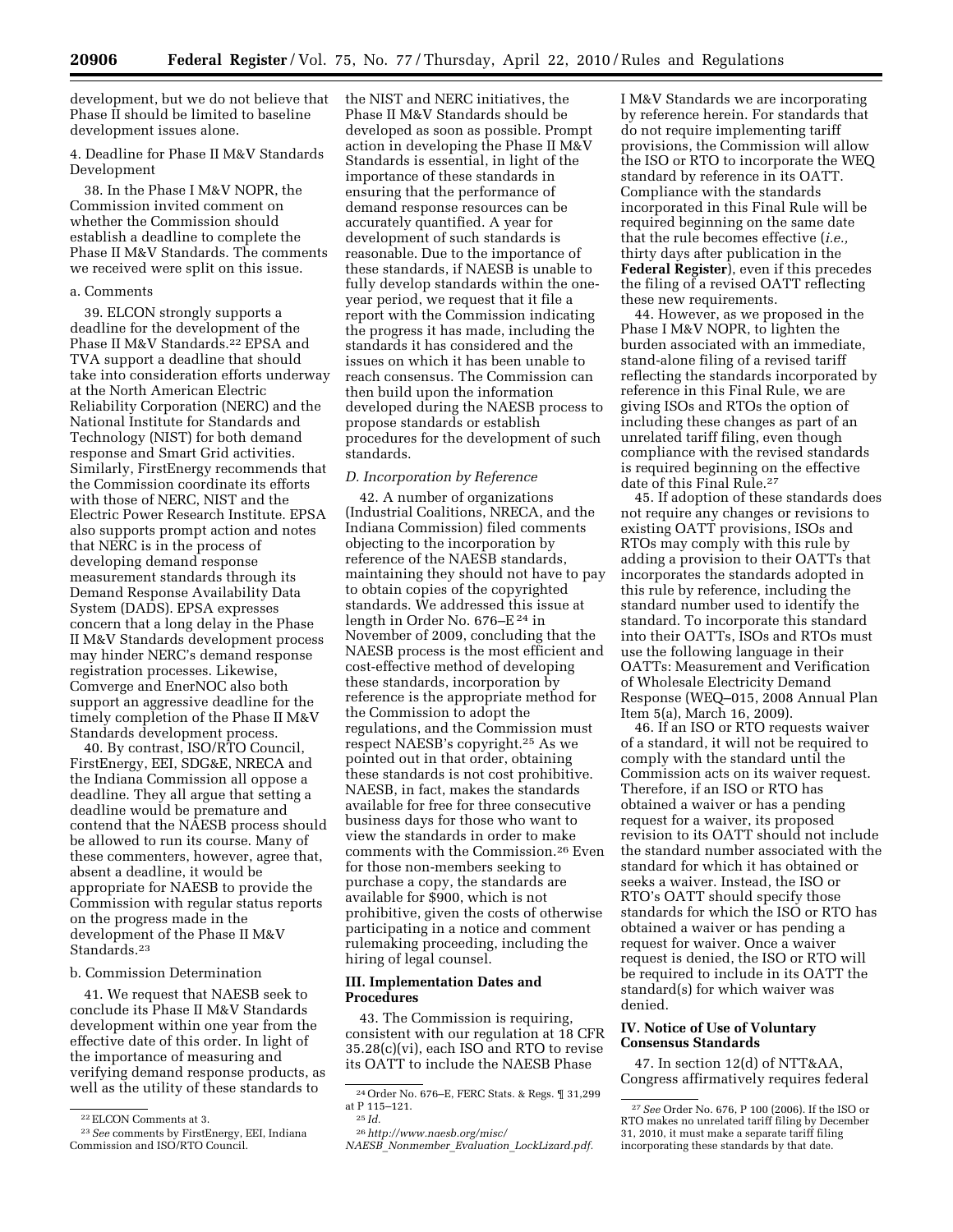agencies to use technical standards developed by voluntary consensus standards organizations, like NAESB, as the means to carry out policy objectives or activities determined by the agencies unless use of such standards would be inconsistent with applicable law or otherwise impractical.28 NAESB approved the standards under its consensus procedures. Office of Management and Budget Circular A–119 (§ 11) (February 10, 1998) provides that federal agencies should publish a request for comment in a NOPR when the agency is seeking to issue or revise a regulation proposing to adopt a voluntary consensus standard or a government-unique standard. The Commission published a request for comment in the Phase I M&V NOPR.

# **V. Information Collection Statement**

48. The Office of Management and Budget's (OMB) regulations in 5 CFR 1320.11 require that it approve certain reporting and recordkeeping requirements (collections of information) imposed by an agency. Upon approval of collections of information, OMB is expected to assign new expiration dates to FERC–516 (OMB Control Number 1902–0096) and FERC–717 (OMB Control Number 1902– 0173). The OMB Control Numbers will not be displayed in the NAESB standards; an explanation will be included in the clearance package submitted to OMB. The Commission will not enforce the requirements of this rule until OMB approval is obtained.

49. This Final Rule upgrades the Commission's current business practice and communication standards to include NAESB's Phase I M&V Standards. The implementation of these standards is necessary to increase the efficiency of demand response in

wholesale electric energy markets. In addition, requiring such information ensures a common means of communication and ensures common business practices that provide participants engaged in transactions with demand response programs with timely information and consistent business procedures across multiple markets. The implementation of these data requirements will help the Commission carry out its responsibilities under the Federal Power Act.

50. The Commission sought comments on its estimate provided in the NOPR of the burden associated with adoption of the NOPR proposals. In response to the NOPR, no comments were filed that addressed the reporting burden imposed by these requirements. Therefore the Commission will use these same estimates in this Final Rule.

| Data collection | Number of<br>respondents | Number of re-<br>sponses per<br>respondent | Hours per<br>response | <b>Total Number</b><br>of hours |
|-----------------|--------------------------|--------------------------------------------|-----------------------|---------------------------------|
| FFRC-51629      |                          |                                            |                       | 36<br>72                        |
| Totals          |                          |                                            |                       | 108                             |

Total annual Hours for Collection.

(Reporting and Recordkeeping, if appropriate) = 108 hours.

*Information Collection Costs:* The Commission seeks comments on the costs to comply with these

requirements. The Commission projects the average annualized cost for all respondents as follows: 31

|                                             | FERC-516        | $FFRC-717$ |
|---------------------------------------------|-----------------|------------|
| Annualized Costs (Operations & Maintenance) | \$13,320<br>N/A | \$26,640   |
| <b>Total Annualized Costs</b>               | 13.320          | 32 26.640  |

51. OMB regulations 33 require OMB to approve certain information collection requirements imposed by agency rule. The Commission is submitting this Final Rule to OMB. These information collections are mandatory requirements.

*Title:* Standards for Business Practices and Communication Protocols for Public Utilities (formerly Open Access Same Time Information System) (FERC– 717); Electric Rate Schedule Filings (FERC–516).

*Action:* Information collection.

*OMB Control No.:* 1902–0096 (FERC– 516); 1902–0173 (FERC–717).

*Respondents:* Business or other for profit (Public Utilities—Not applicable to small businesses).

*Frequency of Responses:* One-time implementation (business procedures, capital/start-up).

52. *Necessity of Information:* The Commission's regulations adopted in this rule upgrade the Commission's current business practices and communication standards by standardizing the definitions used by ISOs and RTOs to identify their various demand response products and to measure and verify the results obtained by these products. Moreover, the implementation of these data requirements will help ensure consistency among the ISOs/RTOs with respect to the measurement and verification of demand response performance in their wholesale electricity markets.

53. Interested persons may obtain information on the reporting requirements by contacting: Federal

<sup>28</sup>*See* n.12 *supra.* 

 $^{\rm 29\,^{\rm o}}\rm FERC\text{--}516"$  is the Commission's identifier that corresponds to OMB control no. 1902–0096 which identifies the information collection associated with Electric Rate Schedules and Tariff Filings.

<sup>&</sup>lt;sup>30</sup> "FERC-717" is the Commission's identifier that corresponds to OMB control no. 1902–0173 which

identifies the information collection associated with Standards for Business Practices and

 $^{\rm 31}$  The total annualized costs for the information collection is \$39,960. This number is reached by multiplying the total hours to prepare responses (108) by an hourly wage estimate of \$370 (a composite estimate that includes legal, technical

and support staff rates, \$250 + \$95 + \$25 = \$370), 108 hours  $\times$  \$370/hour = \$39,960.

<sup>32</sup>We note that 36 hours at \$370/hour= \$13,320 and 72 hours at \$370/hour = \$26,640. Together, \$13,320 + \$26,640 = \$39,960 as shown in note 32, *supra.* 

<sup>33</sup> 5 CFR 1320.11.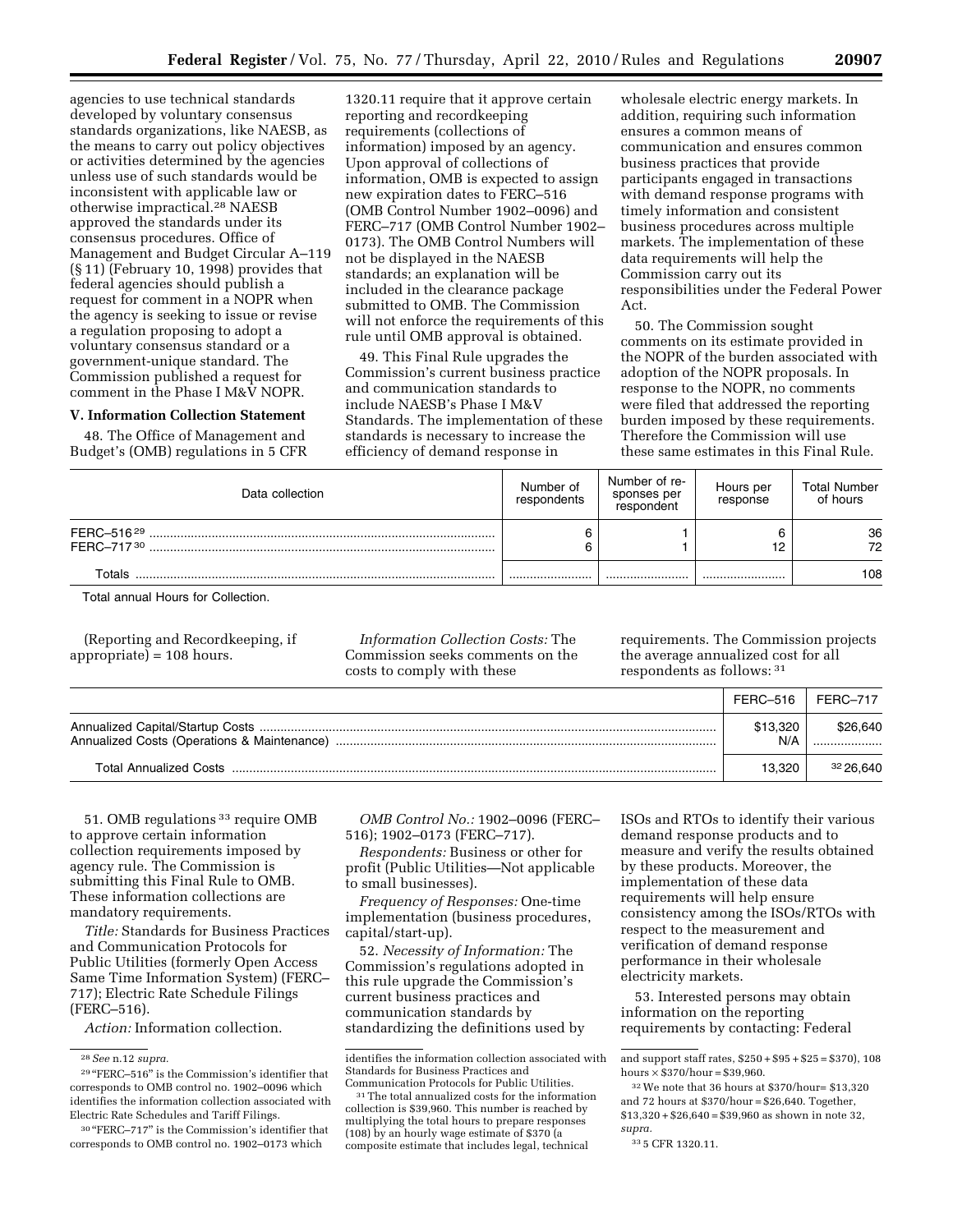Energy Regulatory Commission, Attn: Ellen Brown, Office of the Executive Director, 888 First Street, NE., Washington, DC 20426 Tel: (202) 502– 8663, fax: (202) 273–0873, e-mail: *DataClearance@ferc.gov* or by contacting: Office of Management and Budget, Office of Information and Regulatory Affairs, Washington, DC 20503 [Attention: Desk Officer for the Federal Energy Regulatory Commission, e-mail: *oira*\_*submission@omb.eop.gov;*  Tel: (202) 395–4638, fax: (202) 395– 7285]. Comments to OMB should include the appropriate OMB Control Number(s) and collection number(s) (OMB Control No. 1902–0096 for FERC– 516, and/or OMB Control No. 1902– 0173 for FERC–717) as a point of reference.

### **VI. Environmental Analysis**

54. The Commission is required to prepare an Environmental Assessment or an Environmental Impact Statement for any action that may have a significant adverse effect on the human environment.34 The Commission has categorically excluded certain actions from these requirements as not having a significant effect on the human environment.35 The actions adopted here fall within categorical exclusions in the Commission's regulations for rules that are clarifying, corrective, or procedural, for information gathering analysis, and dissemination, and for sales, exchange, and transportation of natural gas and electric power that requires no construction of facilities. Therefore, an environmental assessment is unnecessary and has not been prepared in this Final Rule.

#### **VII. Regulatory Flexibility Act**

55. The Regulatory Flexibility Act of 1980 (RFA) 36 generally requires a description and analysis of final rules that will have significant economic impact on a substantial number of small entities. In drafting a rule an agency is required to: (1) Assess the effect that its regulation will have on small entities; (2) analyze effective alternatives that may minimize a regulation's impact; and (3) make the analysis available for public comment.37

56. The regulations we are adopting in this Final Rule impose filing requirements only on ISOs and RTOs, none of which is a small business. Moreover, these requirements are

designed to benefit all customers, including small businesses. As noted above, adoption of consensus standards helps ensure the reasonableness of the standards by requiring that the standards draw support from a broad spectrum of industry participants representing all segments of the industry. Because of that representation and the fact that industry conducts business under these standards, the Commission's regulations should reflect those standards that have the widest possible support.

57. Accordingly, pursuant to section 605(b) of the RFA, the Commission hereby certifies that the regulations adopted herein will not have a significant adverse impact on a substantial number of small entities.

# **VIII. Document Availability**

58. In addition to publishing the full text of this document in the **Federal Register,** the Commission provides all interested persons an opportunity to view and/or print the contents of this document via the Internet through FERC's Home Page (*http://www.ferc.gov*) and in FERC's Public Reference Room during normal business hours (8:30 a.m. to 5 p.m. Eastern time) at 888 First Street, NE., Room 2A, Washington, DC 20426.

59. From FERC's Home Page on the Internet, this information is available on eLibrary. The full text of this document is available on eLibrary in PDF and Microsoft Word format for viewing, printing, and/or downloading. To access this document in eLibrary, type the docket number excluding the last three digits of this document in the docket number field.

60. User assistance is available for eLibrary and the FERC's Web site during normal business hours from FERC Online Support at 202–502–6652 (toll free at 1–866–208–3676) or email at *ferconlinesupport@ferc.gov,* or the Public Reference Room at (202) 502– 8371, TTY (202)502–8659. Email the Public Reference Room at *public.referenceroom@ferc.gov.* 

### **IX. Effective Date and Congressional Notification**

61. These regulations are effective May 24, 2010. The Commission has determined (with the concurrence of the Administrator of the Office of Information and Regulatory Affairs of OMB) that this rule is not a ''major rule'' as defined in section 351 of the Small Business Regulatory Enforcement Fairness Act of 1996.

### **List of Subjects in 18 CFR Part 38**

Conflict of interests, Electric power plants, Electric utilities, Incorporation by reference, Reporting and recordkeeping requirements.

By the Commission. **Nathaniel J. Davis, Sr.,** 

# *Deputy Secretary.*

■ In consideration of the foregoing, the Commission amends part 38, Chapter I, Title 18, Code of Federal Regulations, as follows.

# **PART 38—BUSINESS PRACTICE STANDARDS AND COMMUNICATION PROTOCOLS FOR PUBLIC UTILITIES**

■ 1. The authority citation for part 38 continues to read as follows:

**Authority:** 16 U.S.C. 791–825r, 2601–2645; 31 U.S.C. 9701; 42 U.S.C. 7101–7352.

■ 2. In § 38.2, paragraphs (a)(10), (a)(11), and (b) are revised and paragraph (a)(12) is added to read as follows:

#### **§ 38.2 Incorporation by Reference of North American Energy Standards Board Wholesale Electric Quadrant standards.**

(a) \* \* \*

(10) Public Key Infrastructure (PKI) (WEQ–012, Version 002.1, March 11, 2009, with minor corrections applied on May 29, 2009 and September 8, 2009);

(11) Open Access Same-Time Information Systems (OASIS) Implementation Guide, Version 1.5 (WEQ–013, Version 002.1, March 11, 2009, with minor corrections applied on May 29, 2009 and September 8, 2009); and

(12) Business Practices for Measurement and Verification of Wholesale Electricity Demand Response (WEQ–015, 2008 Annual Plan Item 5(a), March 16, 2009).

(b) This incorporation by reference was approved by the Director of the Federal Register in accordance with 5 U.S.C. 552(a) and 1 CFR part 51. Copies of these standards may be obtained from the North American Energy Standards Board, 801 Travis Street, Suite 1675, Houston, TX 77002, Tel: (713) 356– 0060. NAESB's Web site is at *http:// www.naesb.org/.* Copies may be inspected at the Federal Energy Regulatory Commission, Public Reference and Files Maintenance Branch, 888 First Street, NE., Washington, DC 20426, Tel: (202) 502– 8371, *http://www.ferc.gov,* or at the National Archives and Records Administration (NARA). For information on the availability of this material at NARA, call 202–741–6030, or go to: *http://www.archives.gov/ federal*\_*register/* 

<sup>34</sup>Order No. 486, *Regulations Implementing the National Environmental Policy Act,* 52 FR 47897 (Dec. 17, 1987), FERC Stats. & Regs. Preambles 1986–1990 ¶ 30,783 (1987).

<sup>35</sup> 18 CFR 380.4.

<sup>36</sup> 5 U.S.C. 601–612.

<sup>37</sup> 5 U.S.C. 601–604.